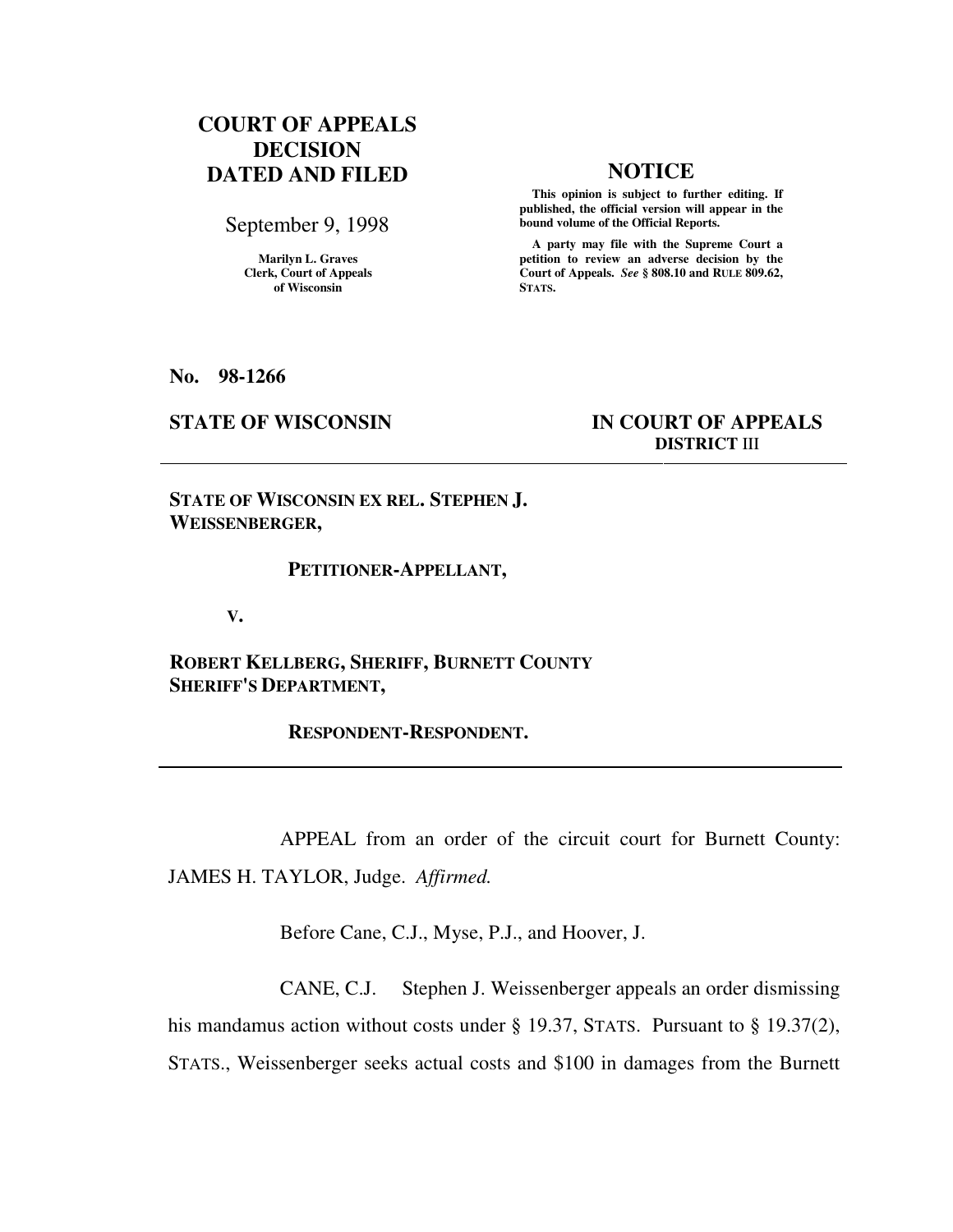County Sheriff's Department for its refusal, until served with an alternative writ of mandamus, to comply with his open records request. We affirm.

### **I. BACKGROUND**

 On February 4, 1998, Weissenberger, who is confined in the Wisconsin Resource Center, mailed an open records request to the sheriff's department. In his request, Weissenberger sought a listing of the department's employees and law enforcement officers. No further action or follow-up occurred between Weissenberger and the department until April 6, 1998, when the court signed an alternative writ of mandamus. The writ commanded the department to release the requested records. On April 15, the department was served with the writ. In its April 21 answer, the department indicated that it had supplied Weissenberger with the requested information, $<sup>1</sup>$  and it further moved to dismiss</sup> the matter. After the court dismissed the matter without costs on April 23 (filed April 24), Weissenberger filed a motion for costs and damages. This appeal followed.

### **II. ANALYSIS**

Section 19.37, STATS., controls enforcement and penalties under the open records laws. *Eau Claire Press Co. v. Gordon*, 176 Wis.2d 154, 159, 499

-

<sup>1</sup> The department provided the requested information in the form of a booklet. The department argues that because the booklet is free and provided as a public service, "its release is not subject to open records laws." We do not address this argument because the department provides no legal authority to support this assertion. *See State v. Shaffer*, 96 Wis.2d 531, 545-46, 292 N.W.2d 370, 378 (Ct. App. 1980).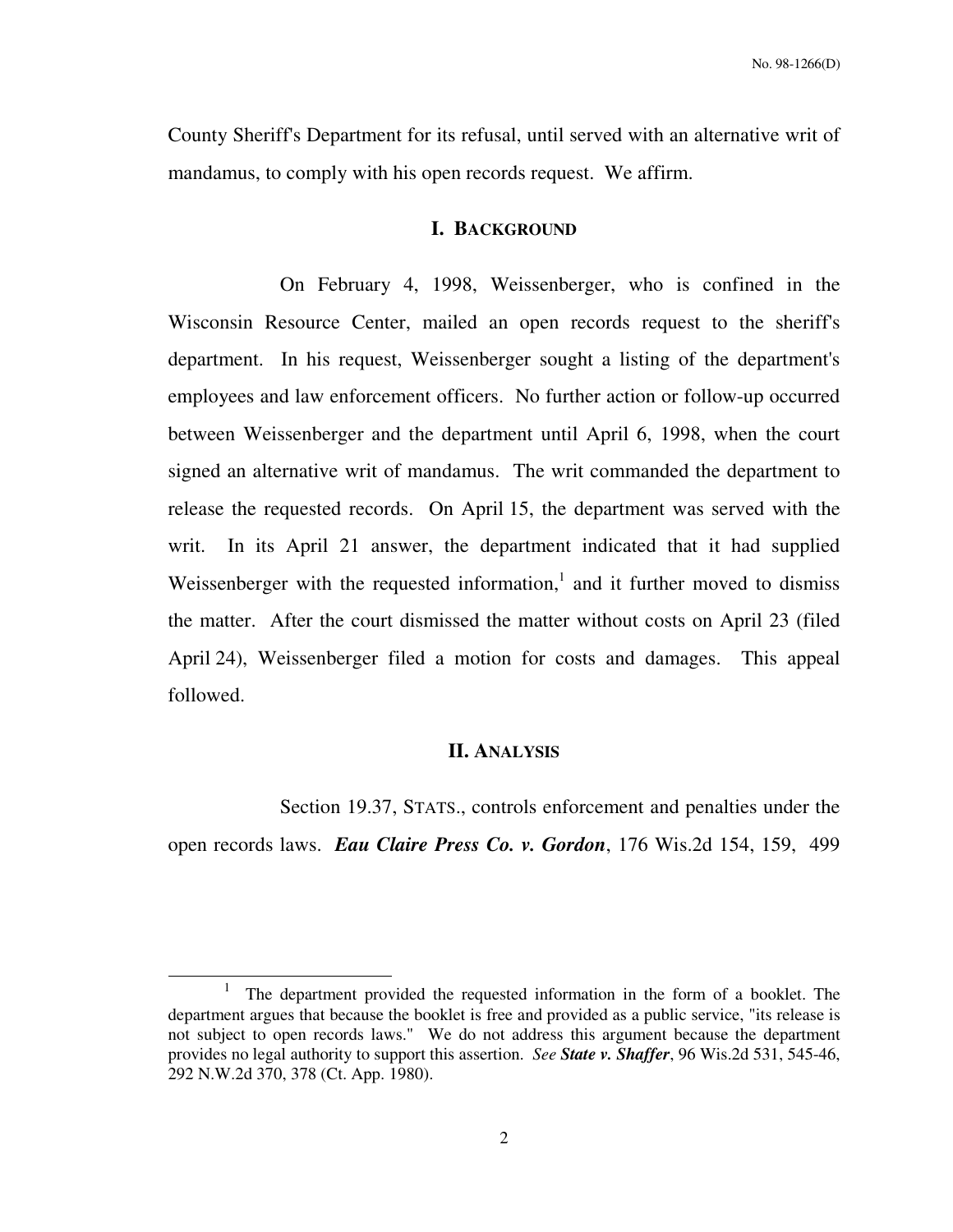N.W.2d 918, 919 (Ct. App. 1993). Under § 19.37(1), the requester<sup>2</sup> may commence a mandamus action against an authority which wrongfully withholds records. *Id*. Section 19.37(2) governs costs, fees and damages for such mandamus actions and provides that a "court shall award reasonable attorney fees, damages of not less than \$100, and other actual costs to the requester if the requester prevails in whole or in substantial part" in a mandamus action.<sup>3</sup>

 Wisconsin case law interpreting this statute provides that Weissenberger must meet a two-part test to receive costs and damages for a mandamus action. *See Eau Claire Press*, 176 Wis.2d at 160, 499 N.W.2d at 920. First, he must show that the mandamus action was reasonably necessary to obtain the information. *See id*. Second, he must show a "causal nexus" between the mandamus action and the department's surrender of the list. *See id*. To show a causal nexus, Weissenberger must demonstrate that the mandamus action was a substantial factor contributing to the booklet's release. *See id*.

j

<sup>2</sup> Under § 19.32(3), STATS., a "requester" is "any person who requests inspection or copies of record, except an incarcerated person …." The department argues that Weissenberger is "incarcerated" and therefore is not a proper "requester" entitled to minimum damages under § 19.37(2), STATS.; instead, it argues that the court "may" award damages. Under *Klein v. Wisconsin Resource Center*, 218 Wis.2d 487, 492-93, \_\_\_\_ N.W.2d \_\_\_\_ (Ct. App. 1998), however, Weissenberger is not incarcerated because he is not incarcerated in a penal institution. *See* § 19.32(1c), STATS. (defining "incarcerated person"). In fact, *Klein* directly holds that Weissenberger's confinement at the Wisconsin Resource Center was the result of a civil commitment procedure and that he is therefore a proper requester under the statute. *Id*. at 492- 93, N.W.2d at . Apparently in response to *Klein*, on April 13, 1998, the legislature amended  $§$  19.37(2)(a) to include committed persons with those not entitled to minimum damages, 1998 WIS. LEGIS. SERV. Act 94 (1997 S.B. 140) (West), effective April 28, 1998, and after the events giving rise to this appeal.

 $3$  In its answer, the department asserts that Weissenberger failed to comply with the notice of claim requirements under §§ 893.80 and 893.82, STATS. In his brief, Weissenberger correctly notes that § 19.37(1n), STATS., specifically provides that §§ 893.80 and 893.82 do not apply to open records laws. In any event, the department does not respond to this argument, and arguments not refuted are deemed admitted. *See Charolais Breeding Ranches, Ltd. v. FPC Secs. Corp.*, 90 Wis.2d 97, 108-09, 279 N.W.2d 493, 499 (Ct. App. 1979).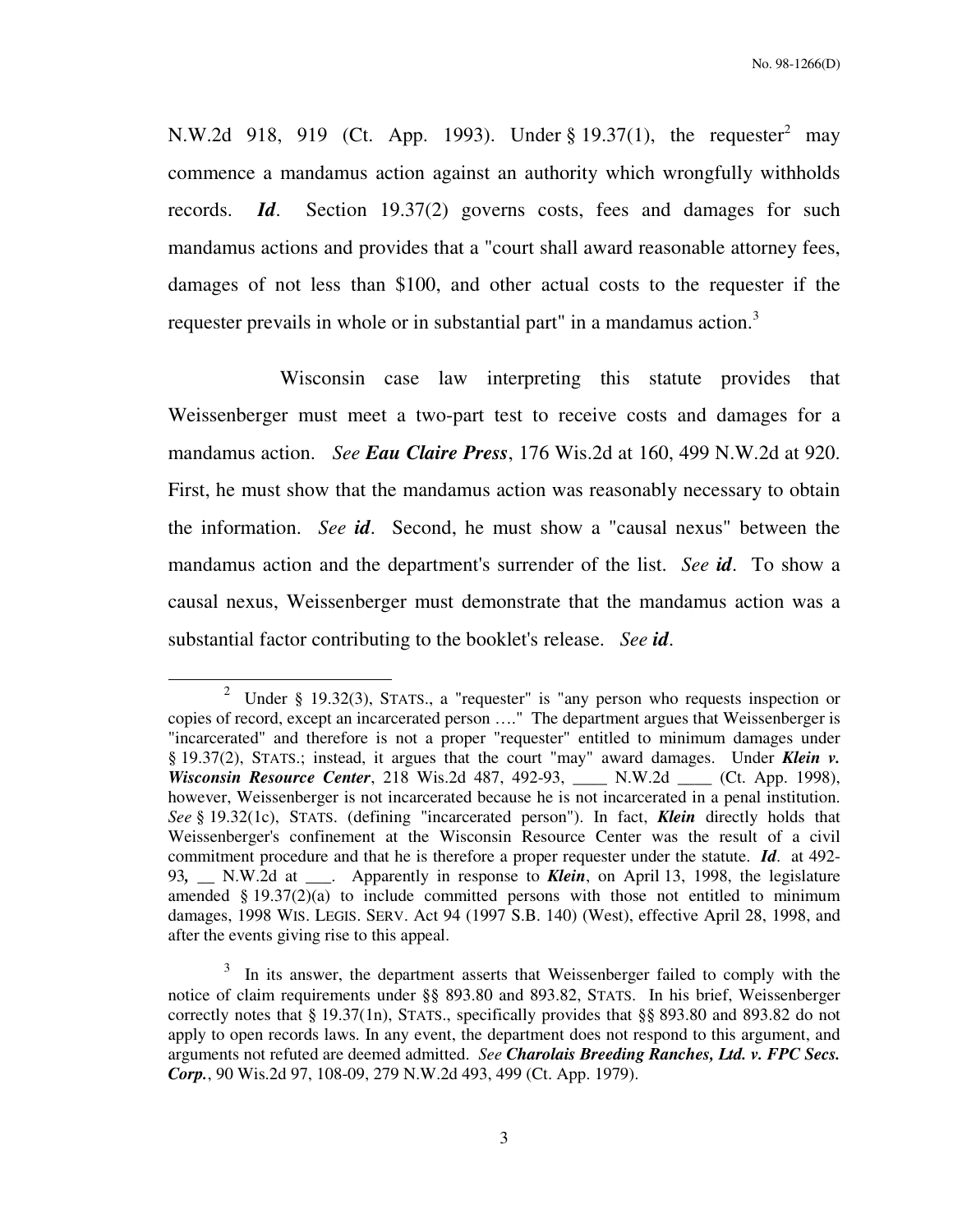Weissenberger has satisfied the causal nexus standard. $4$  More than two months passed before the department sent Weissenberger the booklet. In addition, the department sent the information two days after it received the writ. For these reasons, the writ seems to have been a substantial factor contributing to the release. In contrast, however, the writ of mandamus was not reasonably necessary to obtain the booklet. After mailing his request, the only effort Weissenberger made to obtain the information was to institute formal legal proceedings and seek the writ. For example, he did not contact the department to check on the status of his request or inquire whether the department had even received his request. Without more effort on Weissenberger's part to obtain the information, we cannot conclude that the writ was reasonably necessary to obtain the booklet. A mailed request with no follow-up effort does not render a mandamus action reasonably necessary. Because he has not satisfied the two-part test from *Eau Claire Press*, Weissenberger is not entitled to damages and costs under § 19.37(2), STATS.

*By the Court*.*—*Order affirmed.

Not recommended for publication in the official reports.

**No. 98-1266(D)** 

l

 $4$  We agree with the department that Weissenberger's brief lacks proper argument. While we generally refuse to supply an appellant's argument for him, *see Shannon v. Shannon,* 150 Wis.2d 434, 446, 442 N.W.2d 25, 31 (1989), we have elected to do so here.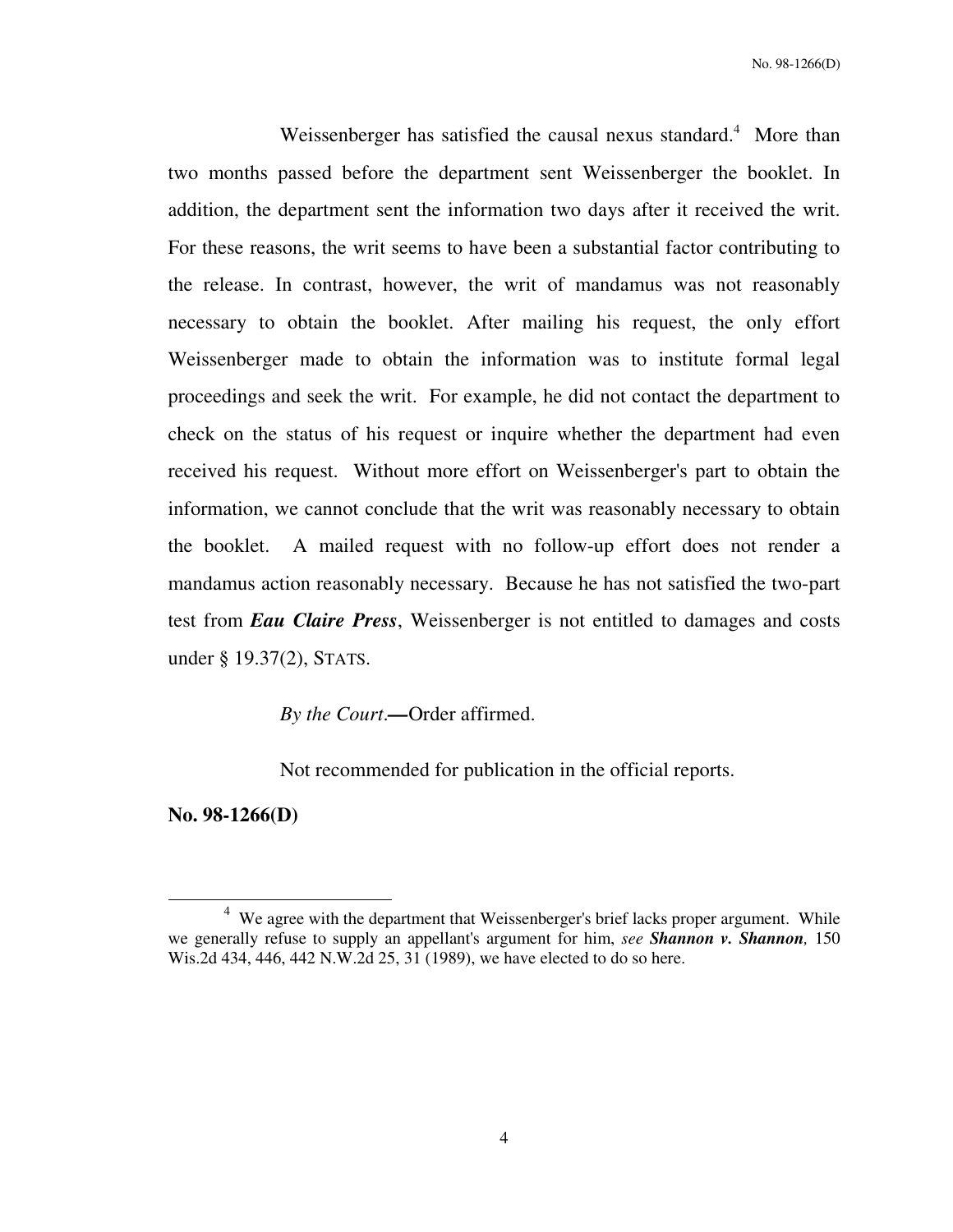MYSE, P.J. *(dissenting)*. I dissent from the majority's conclusion that before costs can be imposed under the open records statute something other than a valid open records demand must be made. The conclusion that a person making a valid open records request must do more after waiting a reasonable period of time for a response, such as making a follow-up inquiry as to the reasons the request has not been honored, is without support in the language of the statute or the case law of this state. The majority cites no authority for the proposition that a demand once properly made and after the expiration of a reasonable time in which the request for open records is not honored is insufficient to support an award of costs.

 Section 19.35(1), STATS., authorizes the right of any requester to inspect any record. The entire subsection addresses requests for various types of documents or information and speaks of request in the singular. Nowhere in the section is there a requirement that a person seeking open records information needs to submit more than one request. The only limitation to a request for information in this section is found in § 19.35(1)(h), which requires that *a request* reasonably describe the requested information or document. Section 19.35(4) addresses the record custodian's responsibilities once a request is made. Again, this entire subsection refers to request in the singular. Finally, § 19.37, STATS., which addresses enforcement and penalties for violations of the open records law, also refers to requests in the singular. I find no statutory language in the open records law suggesting that a follow-up inquiry must be made. The only requirement incumbent on the requester is an initial request reasonably describing the information or document sought.

 If the demand was not received, or if the custodian of the public records has other good and sufficient reasons for failing to honor the request, it is